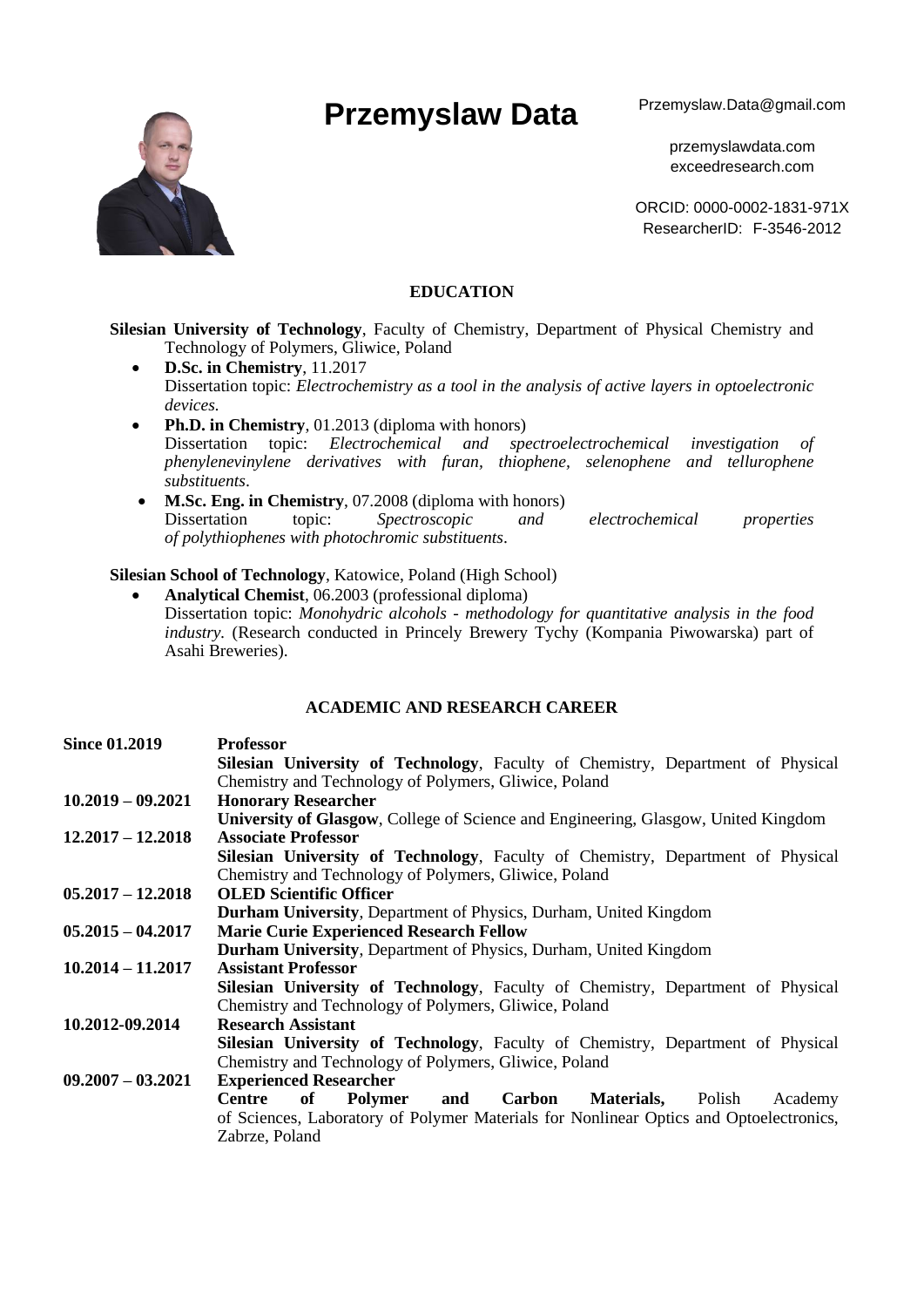# **HONORS AND AWARDS**

- 2021 Polish Intelligent Development Award Merit for Intelligent Development.<br>2021 Polish Innovation Ambassador (FORG)
- **2021** Polish Innovation Ambassador (EORG).
- **2021** Individual Award of the Rector of the Silesian University of Technology for scientific achievements.
- **2021** Individual Award of the Rector of the Silesian University of Technology for organizational achievements.
- **2021** Symbol Award for the Synergy of Science and Business.
- **2020** Polish Intelligent Development Award Merit for Intelligent Development.
- **2020** Symbol Award for the Synergy of Science and Business.
- **2020** Individual Award of the Rector of the Silesian University of Technology for scientific achievements.
- **2020** Individual Award of the Rector of the Silesian University of Technology for organizational achievements.
- **2019** Polish Intelligent Development Award 2019
- **2019** SYMBOL Award 2019
- **2019** Individual Special Award of Rector of Silesian University of Technology for Organisation Achievements.
- **2019** Individual Award of Rector of Silesian University of Technology for Scientific Achievements.
- 2019 Silesian Science Award 2019
- **2018** Individual Special Award of Rector of Silesian University of Technology for Organisation Achievements.
- **2018** Individual Award of Rector of Silesian University of Technology for Scientific Achievements.
- **2018** Nomination to Golden Engineer 2018 Technical Review.
- **2018** Member of Royal Society of Chemistry
- **2018** Nomination to the Top 10 European Talents MIT Technology Review's Innovators Under 35.
- **2017** Winner of the Top 10 Polish Talents MIT Technology Review's Innovators Under 35.
- **2017** Individual Special Award of Rector of Silesian University of Technology for Organisation Achievements.
- 2017 Group Award of Rector of Silesian University of Technology for Scientific Achievements.
- **2016** Winner of the Polish Ministry of Science and Higher Education Outstanding Young Scientists Scholarship.
- 2016 Individual Award of Rector of Silesian University of Technology for Scientific Achievements.
- **2015** Marie Skłodowska-Curie Actions Individual Fellowship owner TADFORCE "*Strengthening and survey beyond the knowledge of the TADF emitters as materials for superefficient OLED devices*", Funded by European Commission under call H2020-MSCA-IF-2014
- **2015** Winner of the competition for grant proposal for Marie Skłodowska-Curie Actions Innovative Training Networks EXCILIGHT "*Donor-Acceptor light emitting exciplexes as materials for easily to tailor ultra-efficient OLED lighting*", Funded by European Commission under call H2020-MSCA-ITN-2015
- **2014** Polish Prime Ministry Award for Outstanding Doctoral Dissertation
- **2014** J. Binkiewicz Award for Outstanding Doctoral Dissertation
- **2013** Individual Award of Rector of Silesian University of Technology for Scientific Achievements
- **2013** Mobility fellowship owner "*Exciplex based devices yielding very low turn on voltages and high efficiency exploiting E-type delayed emission*", Funded by Polish Ministry of Science and Higher Education, project 932/1/MOB/12/2013/0
- **2013** Winner of the competition for scientific projects, project manager "*Physicochemical characterization of thin layers of organic conjugated compounds on different substrates*", Funded by Polish Ministry of Science and Higher Education, project IP2012 039572'
- **2013** J. Binkiewicz Award for Scientific Achievements
- **2012** Winner of the competition for scientific projects, project manager "*Investigation of photo and electroactivity of polymeric derivatives of selenophenes and tellurophenes for optoelectronic application*", Funded by Polish National Science Centre, project 2011/03/N/ST5/04362
- **2010** Winner of competition and scholarship holder of Innovative Young Researcher. *"The use of ink-jet printing technology and conductive polymers for creating a complex structures of OLED and photodiodes on flexible substrates"*

#### **SCIENTIFIC TRAININGS AND FELLOWSHIPS**

**09.2019 – 10.2019** Universidade Federal de Santa Catarina (Brazil)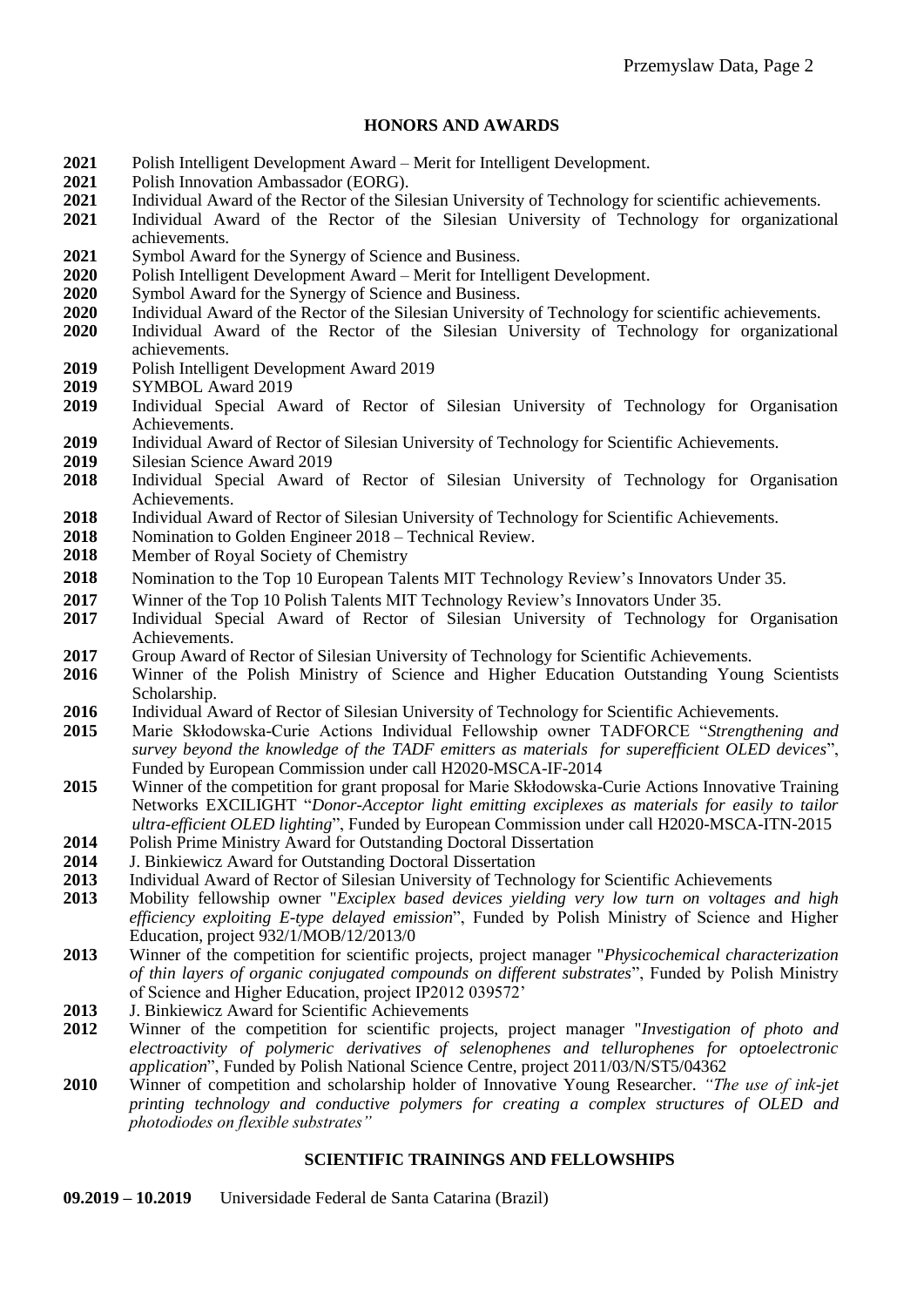- **04.2019 – 05.2019** Osaka University (Japan)
- **02.2019 – 02.2019** National Taiwan University (Taiwan)
- **09.2018 – 10.2018** Universidade Federal de Santa Catarina (Brazil)
- **03.2018 – 05.2018** Eindhoven University of Technology (Netherlands)
- 
- **10.2013 – 04.2015** Durham University (United Kingdom) **07.2013 – 09.2013** University of Sao Paulo at Sao Carlos (Brazil)
- **11.2012 – 12.2012** Kaunas University of Technology (Lithuania)
- **23 – 27.04.2012** Electrochemical Impedance Spectroscopy course, Sopot (Poland)
- **8 – 13.11.2009** 7th European short course on "Principles and Applications of Time-Resolved Fluorescence Spectroscopy", Berlin (Germany)

#### **PROJECTS**

| $2021 - 2022$ | Government Research Investment Project no. 7201/IA/SP/2021, Polish Ministry of Science and<br><b>Higher Education</b> |
|---------------|-----------------------------------------------------------------------------------------------------------------------|
|               | "Increasing the research capacity of the Silesian University of Technology in the field of                            |
|               | Organic Electronics - Stage 2"                                                                                        |
|               | Position: Project coordinator                                                                                         |
| $2020 - 2025$ | Project no. H2020-WIDESPREAD-2018-2020-6/952008 ExCEED, Horizon 2020 European                                         |
|               | Commission                                                                                                            |
|               | "Creation and development of an ERA Chair and Centre of Excellence in Organic Electronics as                          |
|               | a strategic point of development for science and innovation in the Silesian region and Poland"                        |
|               | Position: Project coordinator                                                                                         |
| $2020 - 2025$ | Horizon Promotion Project no. 477919/PnH2/2020, Polish Ministry of Science and Higher                                 |
|               | Education                                                                                                             |
|               | Position: Project coordinator                                                                                         |
| $2020 - 2021$ | Government Research Investment Project no. 7093/IA/SP/2020, Polish Ministry of Science and                            |
|               | <b>Higher Education</b>                                                                                               |
|               | "Increasing the research capacity of the Silesian University of Technology in the field of                            |
|               | Organic Electronics - Stage 1"<br>Position: Project coordinator                                                       |
| $2019 - 2023$ | Project no .2018/31/B/ST5/03085, Polish National Science Centre                                                       |
|               | " New Guest-Host type materials for organic light emitting transistors "                                              |
|               | Position: Project coordinator                                                                                         |
| $2018 - 2023$ | Project FNP First Team no. 2017-4/32                                                                                  |
|               | "Novel, highly efficient TADF, RTP emitters for organic light emitting diodes"                                        |
|               | Position: Project coordinator                                                                                         |
| $2018 - 2021$ | Project no. 2017/25/B/ST5/02488, Polish National Science Centre                                                       |
|               | "Low turn-on voltage exciplexes based optoelectronic devices. Novel application of E-type                             |
|               | delayed fluorescence"                                                                                                 |
|               | Position: Project coordinator                                                                                         |
| $2018 - 2023$ | Horizon Promotion Project no. 385351/PnH/2018, Polish Ministry of Science and Higher                                  |
|               | Education                                                                                                             |
|               | Position: Project coordinator                                                                                         |
| $2018 - 2023$ | International Cofunded Project no. W38/H2020/2018, Polish Ministry of Science and Higher                              |
|               | Education                                                                                                             |
|               | Position: Project coordinator                                                                                         |
| $2018 - 2023$ | Project no. H2020-MSCA-RISE-2017/778158 OCTA, Horizon 2020 European Commission                                        |
|               | "Organic Charge Transfer Applications"                                                                                |
|               | Position: Project coordinator                                                                                         |
| $2016 - 2019$ | Project no. H2020-TWINN-2015/ 691684 ORZEL, Horizon 2020 European Commission                                          |
|               | "Boosting the scientific excellence and innovation capacity in organic electronics of the Silesian                    |
|               | University of Technology"                                                                                             |
|               | Position: Project coordinator                                                                                         |
| $2016 - 2019$ | Horizon Promotion Project no. 328672/PnH/2016, Polish Ministry of Science and Higher                                  |
|               | Education                                                                                                             |
|               | Position: Project coordinator                                                                                         |
| $2015 - 2019$ | H2020-MSCA-ITN-2015/674990<br>Project no.<br>EXCILIGHT,<br>Horizon<br>2020<br>European                                |
|               | Commission                                                                                                            |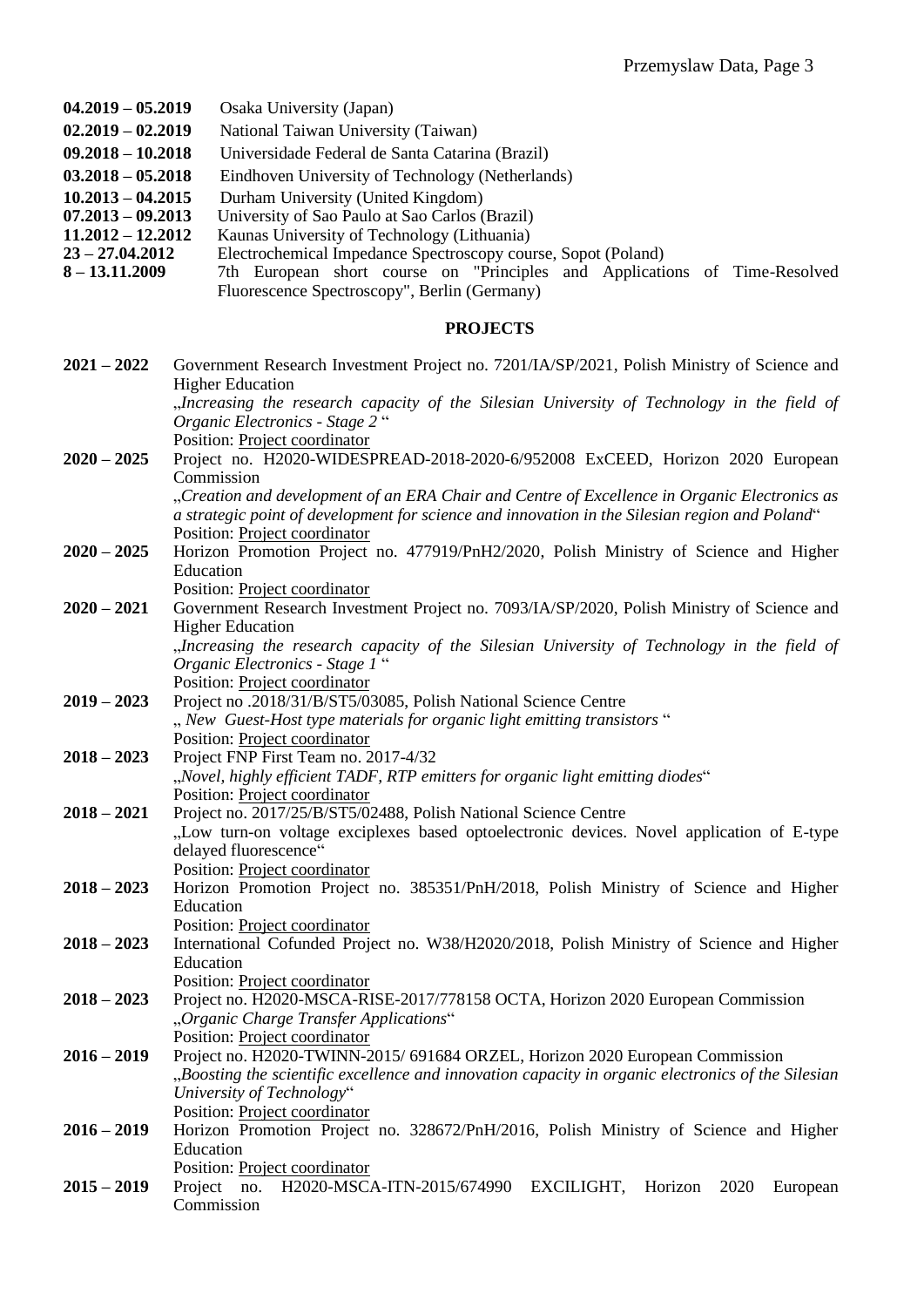|               | "Donor-Acceptor light emitting exciplexes as materials for easily to tailor ultra-efficient OLED                                                                                                                                                                                             |
|---------------|----------------------------------------------------------------------------------------------------------------------------------------------------------------------------------------------------------------------------------------------------------------------------------------------|
|               | lighting"<br>Position: Project coordinator                                                                                                                                                                                                                                                   |
| $2015 - 2019$ | Horizon Promotion Project no. 328673/PnH/2016, Polish Ministry of Science and Higher<br>Education                                                                                                                                                                                            |
| $2015 - 2017$ | Position: Project coordinator<br>Project no. H2020-MSCA-IF-2014/659288 TADFORCE, Horizon 2020 European Commission<br>"Strengthening and survey beyond the knowledge of the TADF emitters as materials for<br>superefficient OLED devices"                                                    |
| $2013 - 2015$ | Position: Project coordinator<br>Project no. IP2012 039572, Polish Ministry of Science and Higher Education<br>"Physicochemical investigation of thin organic layers of conjugated compounds on different<br>substrates"                                                                     |
| $2013 - 2015$ | Position: Project coordinator<br>Project no. 932/1/MOB/12/2013/0, Polish Ministry of Science and Higher Education<br>"Exciplex based devices yielding very low turn on voltages and high efficiency exploiting E-type<br>delayed emission"                                                   |
| $2013 - 2016$ | Position: Project coordinator<br>Project no. 2012/05/B/ST5/00745, Polish National Science Centre<br>"Complex electrochemical and spectroelectrochemical characteristic of star-shaped carbazole<br>derivatives and its electropolymers as materials of perspective application in molecular  |
| $2012 - 2014$ | electronics"<br>Position: Main Researcher<br>Project no. 2011/03/N/ST5/04362, Polish National Science Centre<br>"Investigation of photo and electroactivity of polymeric derivatives of selenophenes and<br>tellurophenes for optoelectronic application"                                    |
| $2012 - 2015$ | Position: Project coordinator<br>Project no. 2011/03/B/ST5/02721, Polish National Science Centre<br>"Kesterite-like semiconductors - novel photovoltaic materials"                                                                                                                           |
| $2012 - 2015$ | <b>Position: Main Researcher</b><br>Project no. 2011/03/B/ST5/01475, Polish National Science Centre<br>"New metallopolymer derivatives for molecular electronics as active materials"<br><b>Position: Main Researcher</b>                                                                    |
| $2011 - 2013$ | Polish-Lithuanian Joint Research Project, Polish Academy of Sciences<br>"Synthesis and electrochemical studies of organic electroactive materials"<br>Position: Main Researcher                                                                                                              |
| $2011 - 2015$ | Project BIOMOLEC, 7th Framework Programme European Commission<br>"Functionalized biopolymers for application in molecular electronics and in photonics"<br>Position: Researcher                                                                                                              |
| $2009 - 2012$ | Project no. N N507 326936, Polish Ministry of Science and Higher Education<br>"Complex characteristic of spectroelectrochemical properties of new polymeric materials based<br>on conjugated heterocyclic systems for molecular optoelectronics"                                             |
| $2008 - 2012$ | Position: Main Researcher<br>Project no. N N205 106935, Polish Ministry of Science and Higher Education<br>"New organic polymeric materials for optoelectronic and photovoltaic cells containing furan,<br>thiophene, selenophene or tellurophene rings"<br><b>Position: Main Researcher</b> |

# **SUPERVISION AND CO-SUPERVISION OF MASTER AND PHD STUDENTS**

**2009 – 2021** 16 Master Students Faculty of Chemistry/ Department of Physical Chemistry and Technology of Polymer/ Silesian University of Technology/ Poland **2013 – 2021** 13 PhD Students Faculty of Chemistry/ Department of Physical Chemistry and Technology of Polymer/ Silesian University of Technology/ Poland 1 PhD Student Department of Physics/ Durham University/ United Kingdome